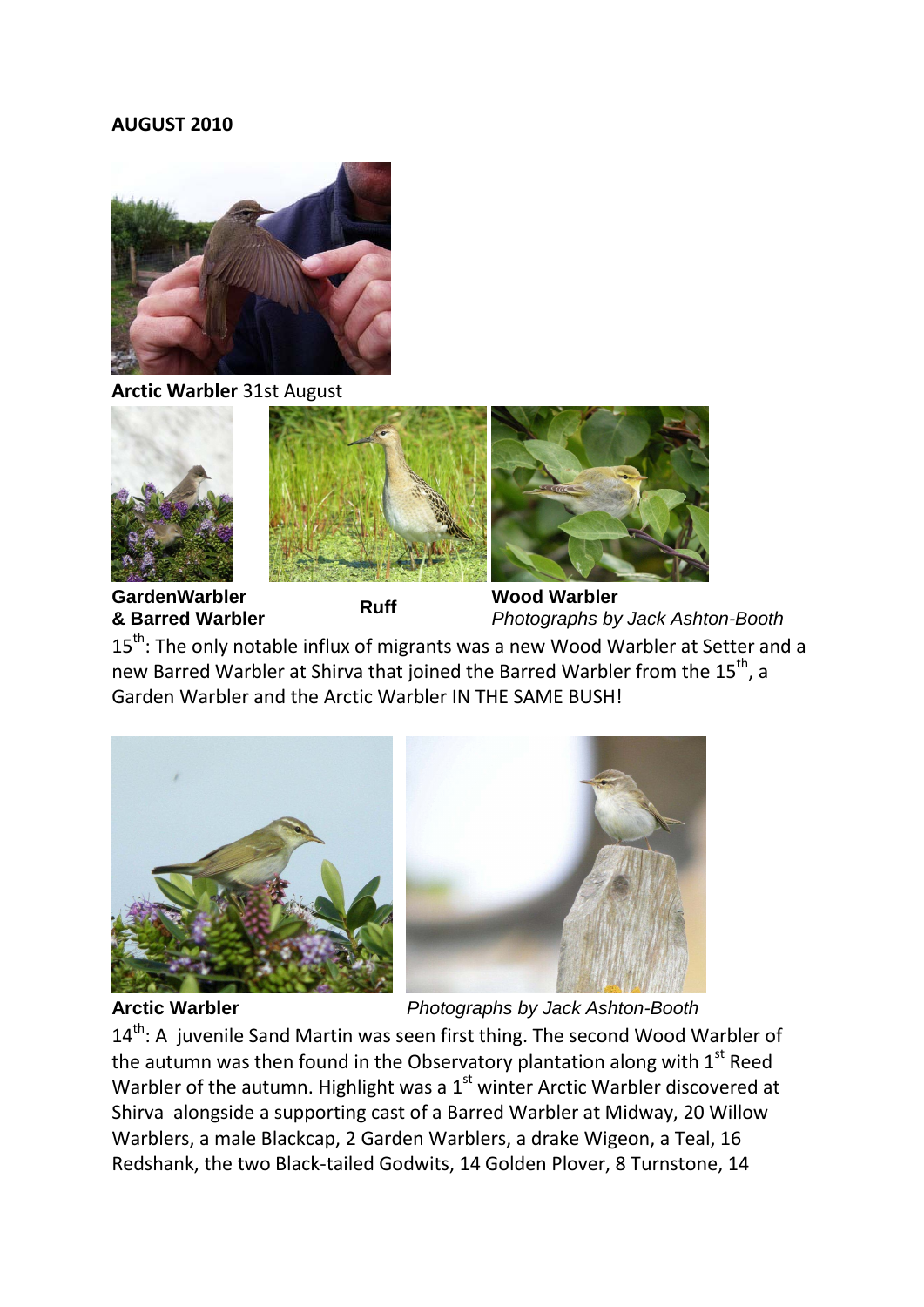Curlew, a Whimbrel, 3 Dunlin.

 $12<sup>th</sup>$ : The juvenile Ruff was still on Da water and was joined by two Teal which were newly arrived immigrants, as was a Kestrel, a Carrion Crow, 11 Willow Warblers, 10 Knot, 2 Golden Plover and a Sanderling. The breeding Sedge Warblers are now feeding young!!

 $11<sup>th</sup>$ : A fearless juvenile Ruff and Wood Warbler that arrived along with a single Green Sandpiper, Knot, 3 Willow Warblers and the autumns  $1<sup>st</sup>$  Grasshopper **Warbler** 

10<sup>th</sup>: A male Blackbird, 4 Garden Warblers, 4 Willow Warblers, 7 Knot, 2 juvenile Black-tailed Godwits, a Green Sandpiper and a Common Rosefinch, 3 juvenile Cormorants, one juvenile bird favouring the South Harbour and two others in Hjukni Geo that both expressed strong *sinensis* attributes.

9<sup>th</sup>: A Swift and a new Greenshank, 4 Knot.

 $8<sup>th</sup>$ : Two juvenile Willow Warblers, a Garden warbler at Shirva, 16+ Swallows (comprising mainly of local birds), 60+ Common Gulls, a Common Sandpiper, an adult Black-tailed Godwit, a Sanderling, 45 Storm Petrels (trapped and ringed at night)

 $7<sup>th</sup>$ : Two adult Knots and a female Common Crossbill on the Skadan.

6<sup>th</sup>: Garden Warbler, a Short-eared Owl, 45+ Common Gulls, 2 Purple Sandpipers, a Green Sandpiper, 15 Turnstones and yet another Cormorant.

However, the most notable new additions away from the likely autumn candidates were non avian discoveries and involved a Little Cuttlefish and a Gold Spot moth that are both firsts for Fair Isle.

## **JULY 2010**

**July 17th/18th :** First-summer Mute Swan, Little Stint, Green Sandpiper, two Bartailed Godwit, Sanderling, two Grey Heron, Pintail, two Wigeon, five Teal, 65 Black-headed Gulls, Garden Warbler.

**14th** Three Chiffchaffs, the first southbound Whimbrel, 9 Common Crossbills, the annual Skua sweep brought the total of chicks ringed this year to over 400.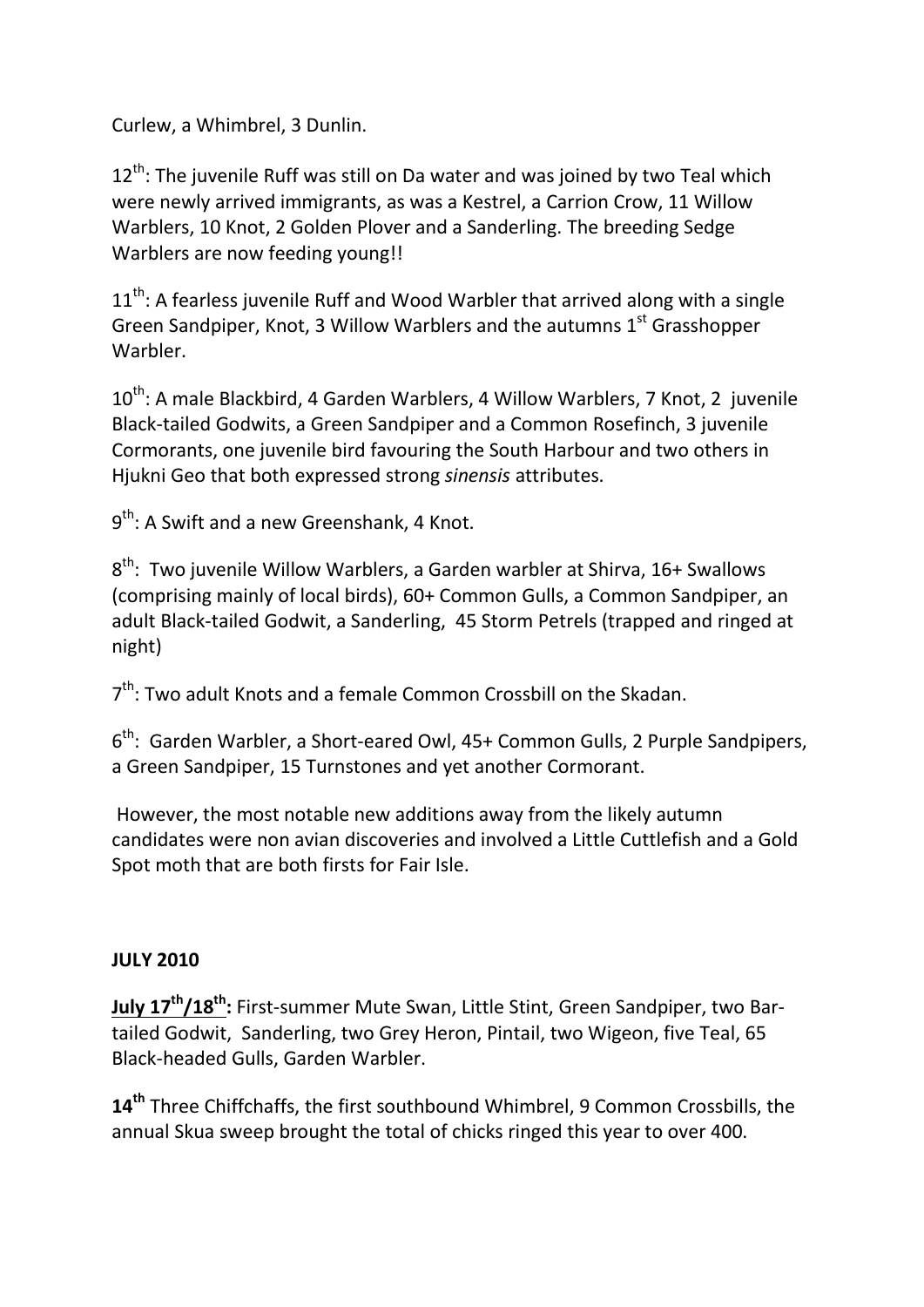**12th** Apart from a several Black-headed gulls (including some of this year's smart juveniles) and a swift the only real avian activity was orientated around the Obs plantation with the *Alba* wagtail roost steadily building.

10<sup>th</sup> 18 Common Crossbills, Shoveler in Furse.

**9th** A male Blackcap, a Chiffchaff, 3 Crossbills, 47 Redshanks, 20 Black-headed Gulls, 30 Common Gulls, 48 Lesser Black-backed Gulls , 400 Arctic Terns (including 10  $1<sup>st</sup>$  Summers) a Green Sandpiper and a Teal.

**8th** Sand Martin , brood of Swallows being ringed at the mast, a Willow Warbler, two Woodpigeons.

**7th** Two House martins, a Siskin, 2Swifts, a Grey Heron, a Dunlin, 2 Chiffchaffs, first juvenile Rock Pipits.

By **6th** one or two small groups of Common Crossbills touring the island,

**4th** Redshanks and Black-headed Gulls building, a Robin and a Whitethroat summering, rather than new immigrants. The Whitethroat spent a lot of its time amongst the dense foliage at Schoolton (the same croft in which a Whitethroat over-summered last year, only reappearing after it had undergone its annual moult)

**3rd** Green Sandpiper, 2 Dunlin

The first few days of July saw small parties of Lapwings, Curlews and single Redshanks cruising over the isle as well as numbers of Oystercatchers slowly building.

## **JUNE 2010**

The month opened well with strong easterly gales but unfortunately the wind was a little too strong to determine the true extent of migrants that had arrived. A thorough scan of the west cliffs didn't reveal many migrants and the only new birds that were observed were inland and comprised of 2 new Spotted Flycatchers, 4 Garden Warblers, a Whinchat and a Common Swift hawking over Gillsetter. The  $2<sup>nd</sup>$  was very quiet indeed which was surprising given the strength of winds that had prevailed the day before. The only birds of note for the entire day were a Common Rosefinch that literally fell out of the sky at Midway, calling continuously as it descended, a female Redstart that arrived late in the afternoon at the Vaadal trap, a Tree Sparrow (trapped and ringed) and a Red-breasted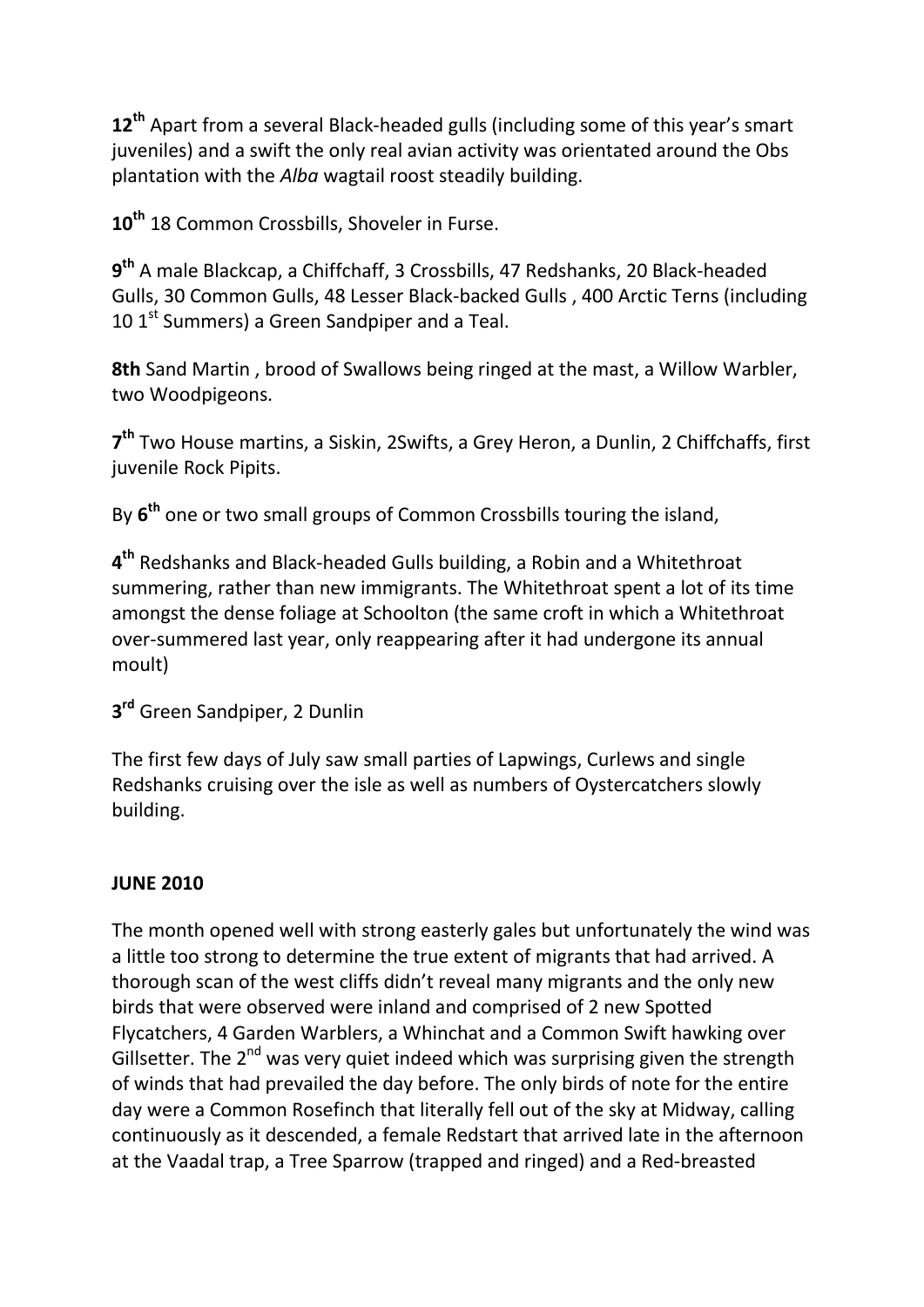Merganser on the sea in the south. Although the wind wasn't blowing from the east on the 3rd light south westerly winds coupled with clear sunny conditions must have re-circulated birds that had been caught up in the easterly gales that prevailed as the month began. Unexpected arrivals given the lack of more familiar migrants included a nice bright singing Marsh Warbler in the Chalet garden that was later trapped by the Chalet boys. A Sparrowhawk was observed coming in off the sea at South Ramnigeo and was quickly mobbed by a Carrion Crow. A corking male Red-backed Shrike at Quoy and an equally as corking male Bluethroat that was discovered in the Obs plantation by Becki Rosser that proceeded to give its audience a blue overload as it caught insects from the safety of the bright blue water pipe, the same blue water pipe that was favoured by the White-throated Sparrow during its stint in May. Late afternoon arrivals on this warm day mainly comprised insectivores resulting from a hatch of winged invertebrates and attracted 5 Spotted Flycatchers, a Willow Warbler, a Blackcap, 2 Lesser Whitethroats, 11 Swallows, 15 House Martins and a single Swift. The  $5^{th}$  and  $6^{th}$ were equally as eventful and the first migrant Silver Y Moths and Red Admirals of the year over this period was a good sign that birds may have made landfall. Early morning trap round on the  $5<sup>th</sup>$  disclosed the locations of 2 Robins, a singing Bluethroat, a Reed Warbler, a Whitethroat, a Song Thrush and a Chiffchaff. The same round on the  $6<sup>th</sup>$  produced 3 Lesser Whitethroats and birds seen whilst monitoring seabirds consisted of a *Flava* Wagtail sp. and a Red-throated Diver flying overland. However the ultimate highlight of the day was a flyover pale morph Honey Buzzard that was observed by one lucky camper who was staying on the isle. Unfortunately it passed straight through via Ward Hill after being forced north by the breeding Skuas. Regrettably from then on in birds came surprisingly sporadic even with prevailing easterlies; that's not to say they weren't there its simply because with seabird work recommencing the AW's found very little time to search for migrants. However birds were still passively observed and caught with a drake Tufted Duck on Golden Water on the  $7<sup>th</sup>$  and a considerable incursion on the  $8<sup>th</sup>$  with 2 Short-eared Owls in Field ditch together (good luck to all newly hatched wader chicks!), a female Red-backed Shrike caught in the Vaadal, 2 Quails calling at both Quoy and Gilsetter with one dangerously close to the roadside, 5 Spotted Flycatchers around the south, 3 Collared Doves, a migrant female Peregrine easily told apart from the fulmar-oiled resident female and single Lesser Whitethroat, Willow Warbler and Grey Wagtail. You would be forgiven for thinking that north westerlies would bring in no new migrants, especially when accompanied by the first drizzle for a good few weeks. However this rule doesn't really apply to Fair Isle and it is usually a sudden change in wind direction that pushes a few birds in. Fortunately for the birding staff one of the birds that joined the newly arrived Common Swift and Chiffchaff on the  $10^{th}$  as a result of this wind change was a Blyth's Reed Warbler that was trapped and ringed at the Chalet. With the wind continuing to swing around from all directions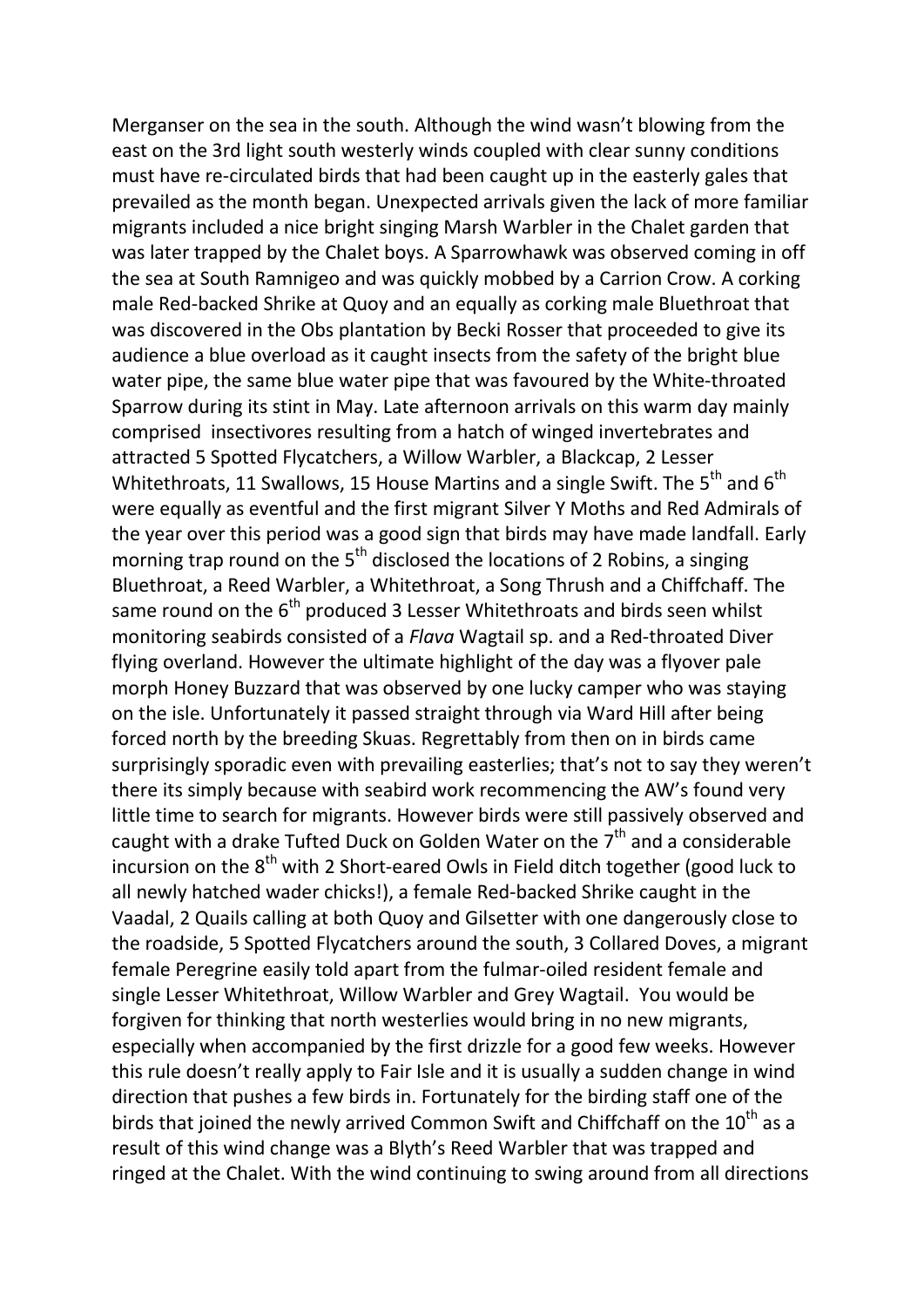at a very light strength on the  $11<sup>th</sup>$  new birds were again witnessed with a female Teal, 4 Willow Warblers, a Chiffchaff, a Spotted Flycatcher and a female Blackcap. Winds then decided to take a stand still in the North West after this small arrival and apart from a lingering Lesser Whitethroat at Shirva, a new female Blackbird and a Redwing that were presumably failed breeders, Things were very quiet on the bird front until the  $13<sup>th</sup>$  when two Red-throated Divers and a Bee-eater flew over the island making a collective racket. Strangely more migrants arrived on the  $14<sup>th</sup>$  even though the wind was still prevailing from the North West. Stranger still was the fact it involved another failed breeder that took the form of a female Pied Flycatcher that was caught in the Gully and had a rather extensive brood patch. This wasn't the only bird caught in the traps though and the discovery of a male Bluethroat in the Vaadal really confused matters regarding the end of Fair Isles northward spring passage. By the morning of the  $15<sup>th</sup>$  it was clear that spring was by no means over and by the day's end a respectable total of migrants were observed, comprising of 2 Chiffchaffs, a Blackcap, a Lesser Whitethroat, a Song Thrush, 5 Collared Doves, 2 Robins and female Red-backed Shrike at Lower Leogh and a stunning male Rustic Bunting found feeding in what was the Chalet pond, making for more than a fitting end to the AW's time in the Chalet. The  $16<sup>th</sup>$ marked a very momentous occasion in the 2010 Bird Observatory calendar as the observatory staff, the researchers and the volunteers moved into the new observatory. Obviously with the observatory birding team busy unpacking and carting stuff up and down the island, birds were only noticed if they were roadside or from the windows of their new bedrooms overlooking Sheep Rock. With this said it didn't take long for the AW's to spot a Great Northern and a Redthroated Diver sat on the sea in Finniquoy as well as two House Martins hawking around the Obs that were getting harassed by the newly resident Swallows who couldn't resist the new Obs either. The highlight of the day for everyone though came just before teatime when Jess (one of our Starling Researchers) ran through the corridors shouting 'there's a Crane...there's a Crane'. Immediately eyes were turned towards Buness and nearly all the staff appreciated this ungainly but beautiful flyer circling high up to the north whilst dwarfing the breeding Great Black-backed Gulls that persisted in mobbing it. Although it wasn't a pair of White Storks choosing to nest on the roof it was a still an incredibly nice blessing to mark a new chapter in the history of Fair Isle Bird Observatory. With the completion of the ringing room in the new Obs on the  $17<sup>th</sup>$ , meant the nets could be unfurled once again in the Obs plantation. The first birds to therefore christen the new ringing room included a Garden Warbler and a Willow Warbler. These birds had clearly made a short sea crossing from nearby islands given the amount of fat they had both assimilated and given the strong winds prevailing from the south west. This was also the case for the male Blackcap caught at roughly the same time in the Plantation during the first morning trap round from the Obs for nearly a year. With the staff all in place in the new Obs it was time for the first guests to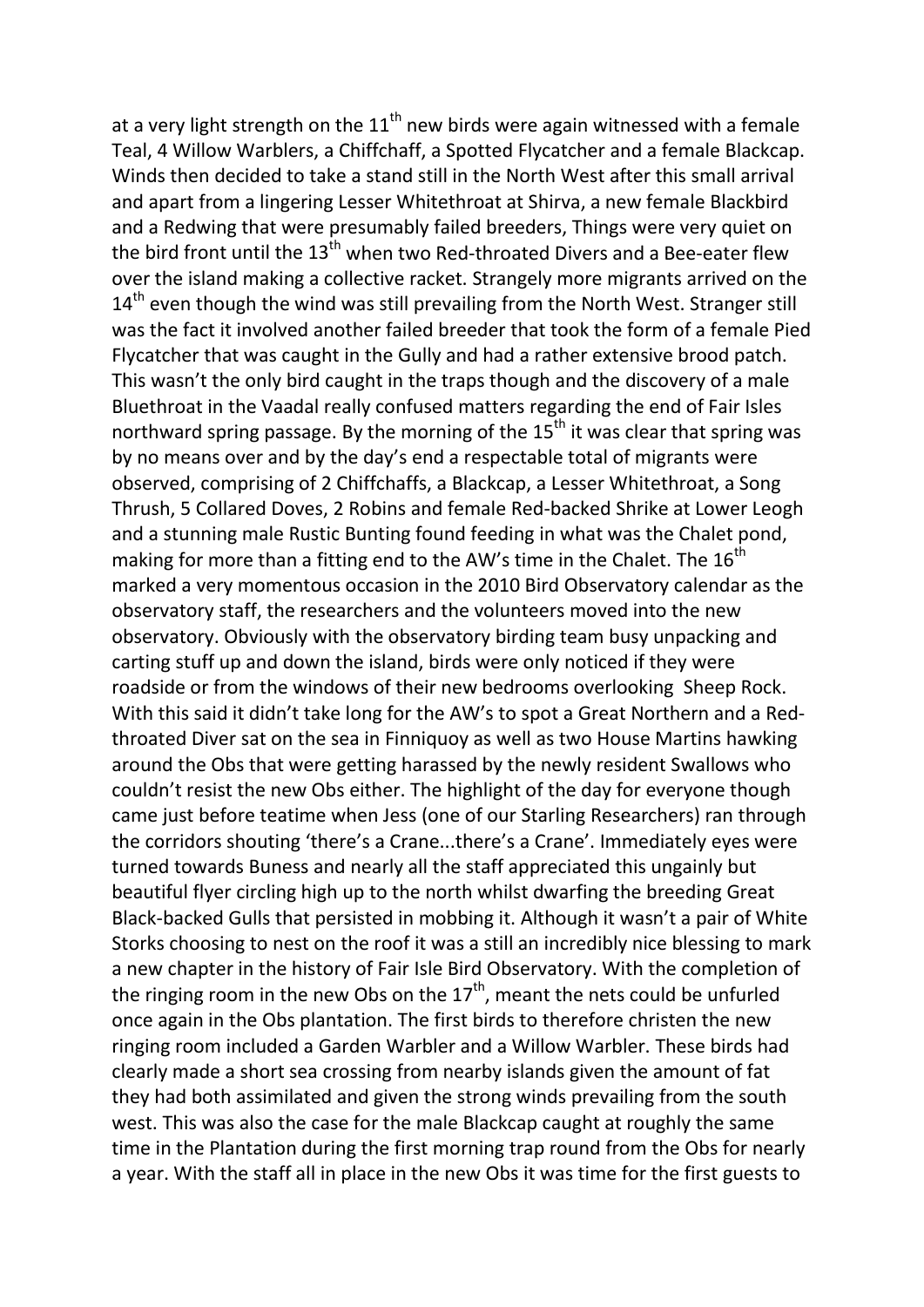arrive and their arrival coincided with the arrival of the Obs directors. With more eyes around the island it didn't take long for birds to be discovered and although the time of year and weather conditions were unfavourable for watching birds (northerly gales and fog) avian discoveries still occurred. However they were more rediscovery's than new discoveries and involved non breeding summering birds that decided to show their head again rather than newly arrived migrants. Sightings for the day included a female Red-breasted merganser, a Short-eared owl moulting in Field Ditch, a male and female Blackbird and a Robin at the Chalet. It wasn't the longest day for everyone though as an interesting drake Common Scoter in North Haven that was showing a lot of yellow on its bill base was found dead on the shore in South Haven. Originally this bird was believed to be the drake that had appeared over a month ago but on closer inspection it was evidently an immature drake rather than the adult drake that also had an extensive yellow bill base! With the departure of the Observatory Directors on the  $22^{nd}$  the Warden and AW's had time to get into the Seabird Colonies. Once down South Narv they soon realised they wish they hadn't worried due to the sorry state of Fair Isle's breeding seabirds highlighted by the either dead or very underweight chicks. With emotions running low on the way back to the Obs a Turtle Dove flying alongside the car did its bit to lift spirits a little. A trip to the colony at South Ramnigeo also produced a new bird for the year in the form of a Cormorant that was seen from the Zodiac just off Buness. The only other birds for the day were seen together in the Gully and despite being from opposite ends of the bird spectrum a Woodpigeon and a very unseasonal Dunlin both favoured the stream at the base of the gully. Unseasonal birds weren't restricted to the 22<sup>nd</sup> though and a flighty Shorelark flushed off the airstrip on the 23<sup>rd</sup> was a little unexpected to say the least. A little less surprising was a Garden Warbler trapped in Hjon Dyke and 2 House Martins that passed south in the evening. More birds embarking on an early southward journey passed through on the 24<sup>th</sup> and comprised of a Spotted Flycatcher, a singing male Linnet that had not quite come to terms with a failed breeding season, a new fully feathered Short-eared Owl and 2 female Crossbills that could be the first of many depending on the state of the pine crop in Fenno-Scandia. The first still day for a while on the  $26<sup>th</sup>$  facilitated some drift migrants with 2 Marsh Warblers, 2 Common Rosefinches and a Willow Warbler and a Chiffchaff together in the Obs plantation. It also meant the Birding staff could get back in the boat and visit some of the more isolated colonies. A visit to Sooth Mila Hessland's was just such a colony and clearly far too isolated for a Short-eared Owl that was found saturated in Fulmar Oil. Closer inspection revealed that the bird was in fact the moulting bird that had been residing in Field Ditch that had clearly found out the hard way that you shouldn't try your luck with seabird chicks near to Fulmar colonies. With light south westerly winds at the month's end a handful of enjoyable migrants put in a late appearance. These consisted of only the 2<sup>nd</sup> Hobby of the spring, a Black Redstart, a Song Thrush, a